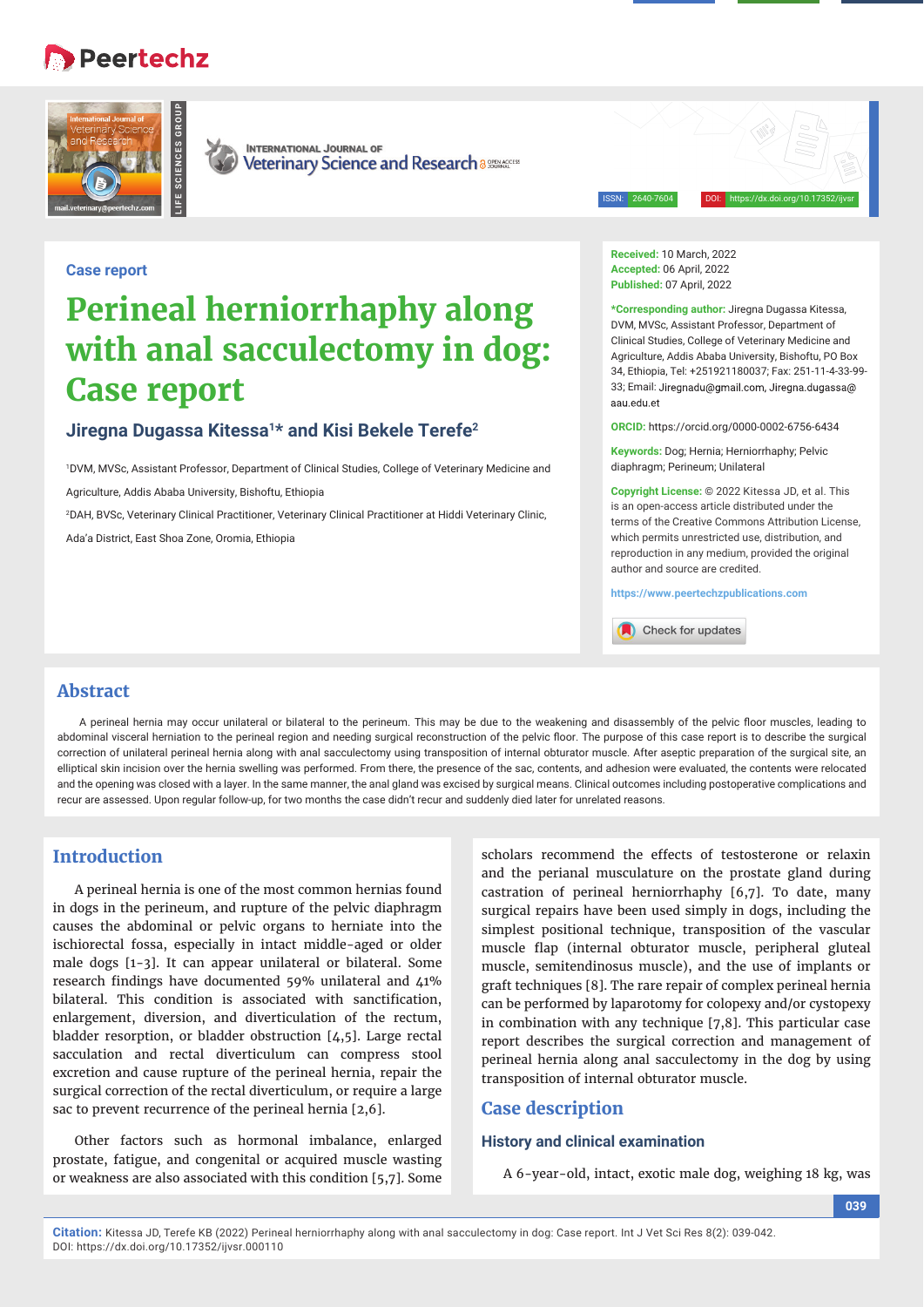admitted to the Addis Ababa University veterinary teaching hospital in Ethiopia with unilateral edema on the right side of the perineal region (Figure 1a). The owner reported intermittent vomiting, decreased food intake, frequent constipation, and intermittent fecal impaction for 6 months. Physical examination revealed mild dehydration (4%), indifference, swelling of the stool, asymmetric edema of the perineum, constipation, frequent tenesmus and tachycardia, pain in the abdominal cavity on palpation, slightly reducible, firm and voluminous intestinal loops through the. Dry feces were removed during the examination of the rectal opening. Based on medical history and clinical data, the patient was diagnosed with a unilateral perineal hernia and decided to perform perineal herniorrhaphy.

#### **Preoperative preparations**

As there may be infection due to prior normal physiological derangement of GIT, the antibiotic; penicillin (24mg/kg) and dihydrostreptomycin sulfate (30mg/kg) (pen &strep® Northbrook Uk) IM was administered the first day before undergoing surgical procedure following the day and sent back home for withholding of feed and water for 24hrs after removing fecal impaction and performing rectal enema to reduce the possibility of surgical site contamination during surgery as well as for temporary relief. The next day, the patient was admitted to the Addis Ababa University Veterinary Teaching Hospital for perineal herniorrhaphy. Before undergoing a



surgical repair, the surgical area including perineal swelling and its surrounding was aseptically prepared by clipping the hair, washed with water, soap, and diluted antiseptics after deep sedation as shown in (Figure 1b). Pen strip of the same dose was also administered through IM one hr before launching surgery. During the whole surgical procedure, the lactated ringer solution was infused through the cephalic vein at a 10ml/kg/hr drip rate to restore and maintain the blood volume in addition to fluid and electrolyte loss.

#### **Anesthesia and animal control**

The dog was premedicated with diazepam (manufactured by Intas pharmaceutical ltd., India) @0.3mg/kg i.v to provide adequate muscle relaxation. Later the animal was induced by the combination of diazepam (manufactured by Intas pharmaceutical ltd., India) at 0.15mg/kg and ketamine (ketamine hydrochloride manufactured by Germany) at 5mg/ kg IV, and the dog was kept in sternal recumbence for surgical procedure. Finally, the dog was maintained by propofol (Aulife health care Pvt. Ltd, Gujarat, India) @4.5mg/kg iv.

#### **Surgical correction and treatment**

After aseptic preparation of the surgical field, a pursestring suture was first applied around the anal opening using non-absorbable suture material to protect the surgical field from contamination(Figure 1b). Then sterile drape was placed over the surgical area and fixed to the animal body using towel clumps. A steeply curved skin incision was placed on the swollen mass of the perineum from the base of the tail to the midpoint between the sciatic and sciatic nodules and returned to the proximal midline of the scrotum [5]. A blunt incision was then continued through the same opening, the subcutaneous tissue was folded for further identification and examination of the hernia sac, replacing the hernia structure with part of the pelvis and abdomen by using retractors. The adhesion, content, and strangulation of the hernia content were then evaluated. Fortunately, little adhesion was observed between the hernia contents and the omentum, and then it was gently loosened and peeled off, gently detached, and replaced with sterile gauze (Figure 1c). Besides, there was an abnormal enlargement of the anal gland and sac. The abnormally enlarged gland was surgically excised and discarded. After proper repositioning and manual replacement, an incision was made in the caudal aspect of the medial aspect of the internal obturator muscle and raised from the sciatic bone with the peritoneal elevator to reflect the caudal aspect of the external anal sphincter muscle.

Then, seriously interrupted sutures were placed with polyglycolic acid 910 (vicryl) 2-0 starting from the dorsal to the ventral aspects, with the caudomedial edge of the internal obturator muscle sutured to the external anal sphincter and the caudolateral border of the internal obturator muscle sutured to the cruciate ligament. After all of these sutures were correctly placed in the ligament and muscle, the subcutaneous tissue was continuously sutured using the polyglycolic acid 910 (vicryl) 2-0. Finally, the skin was closed subcuticular with the same suture material and size.

**Citation:** Kitessa JD, Terefe KB (2022) Perineal herniorrhaphy along with anal sacculectomy in dog: Case report. Int J Vet Sci Res 8(2): 039-042. DOI: https://dx.doi.org/10.17352/ijvsr.000110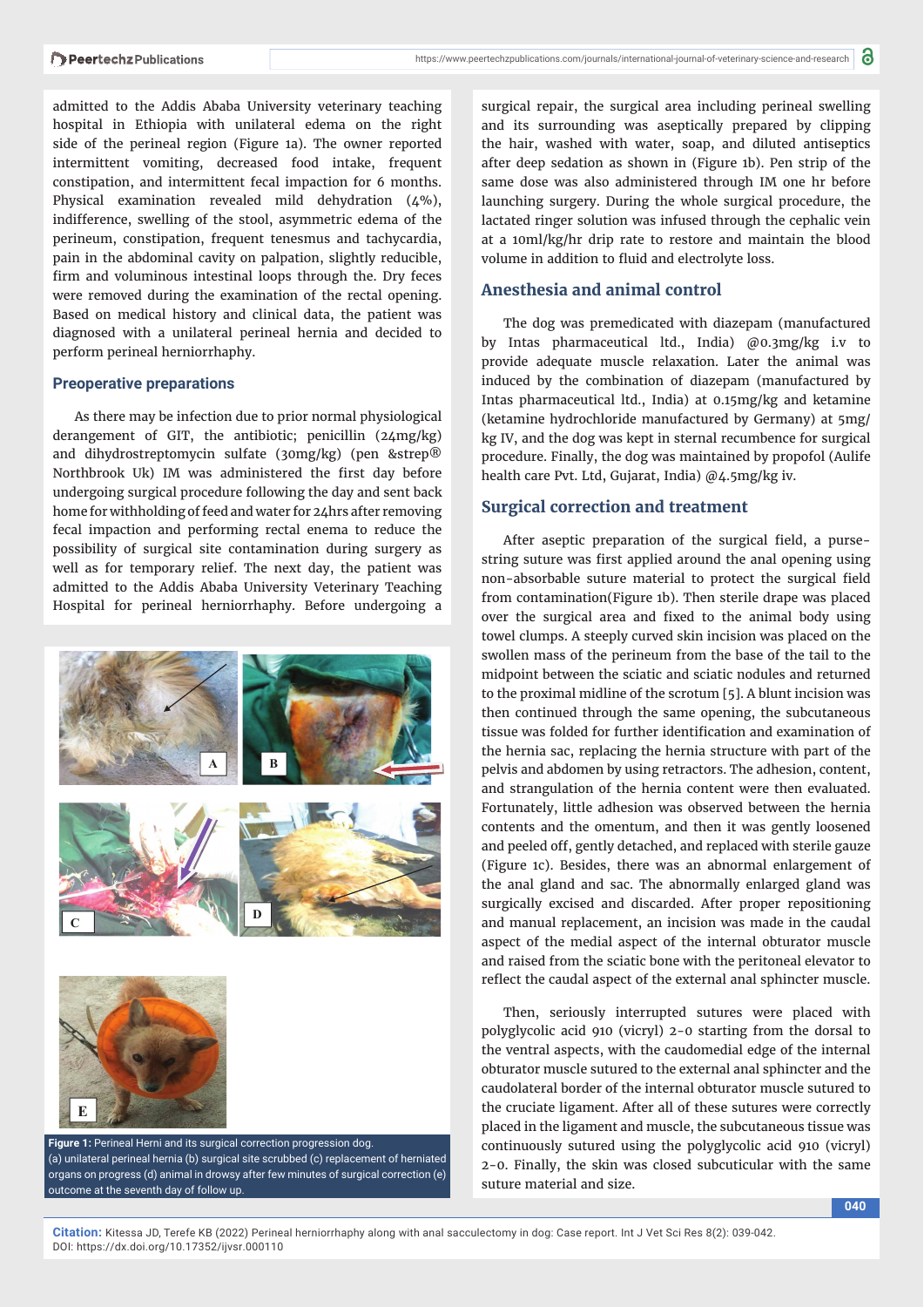#### **Post operative care and outcome**

Systemic antibiotics by using penicillin (24mg/kg) and dihydrostreptomycin sulfate (30mg/kg) (pen &strep® Northbrook UK) for five days. The animal is also recommended with a less residue diet, application of an Elizabethan collar, and lavage of the wound once daily by using saline solution. Moreover, tramadol (tramadol hydrochloride, Sakar health care Pvt. Ltd, Gujarat, India) @2mg/kg IM q 12 hr for pain management was also prescribed. The owners were also instructed to subjectively assess surgical site pain, discomfort, and inflammation at the surgical site, and defecation and urination behaviors. One week after the operation, he came into the Veterinary Teaching Hospital with bright eyes (Figure 1e) and had no signs of recurring. Ten days after surgery, the skin sutures were removed. The owner informed us that his appetite had subsided a bit. Two months after surgery, the patient died due to an unrelated reason**.**

#### **Discussion**

Several therapeutic approaches have been used to correct perineal hernia in dogs, including standard hernorrhaphy [2,10], internal obturator muscle [11]; semitendinosus muscle apposition technique [2]. Transposition of the internal obturator muscle is used in this particular hernia repair [12] although the recurrence rate of 17.4% was reported in six intact male dogs in their study out of 34 cases.

In cases of lateral perineal hernia, the defect can be partially corrected by connecting the two sides of the internal obturator muscle, at the midline, while ventral rectal support has been effectively provided by muscle transposition techniques [1,9]. Sometimes, colopexy, cystopexy, and vas deferent pexy have been recommended before perineal repair to reduce the risk of relapse, resolve rectal distances, and facilitate herniorrhaphy [1,12,13], but in current surgical management, these techniques have not been performed. Perineal surgery can be treated successfully.

The contents of the hernia were easily reconstructed during the surgery and no recurrence was seen. However, some authors have observed and reported partial wound healing in 3 to 21% of cases after the repair of perineal hernia [13,14]. Although this case has been recovered from this surgical procedure without significant postoperative complications in addition to some symptoms of inflammation in the surgical field in the early stages, other studies have reported  $11-45%$ wound infection [15,16 ] and perineal neuralgia [17]. The main causes of postoperative wound dehiscence from such surgical interventions [8,18] are associated with wound disease, infection contamination, extensive surgical separation, and previous local infections. In this case, the absence of wound infection can be attributed to the application of prophylactic and postoperative antimicrobial therapy. Thus, the author strongly recommends that the matter be dealt with before the perineal hernia worsens.

#### **Availability of data**

The data that support the findings of this study are available from the corresponding author upon reasonable request.

#### **Conflict of interest**

The author declares that the research was conducted in the absence of any commercial or financial relationships that could be construed as a potential conflict of interest.

#### **References**

- 1. Gilley RS, Cay Wood Dd, Lulich JP, Bowersox TS (2003) Treatment with a combined cystopexy-colopexy for dysuria and rectal prolapse after bilateral perineal herniorrhaphy in a dog. J Am Vet Med Assoc 222: 1717-1722. **Link:** https://bit.ly/3x8H7lD
- 2. Pekcan Z, Besalti O, Sirin YS, Caliskan M (2010) Clinical and surgical evaluation of perineal hernia in dogs: 41 Cases. Kafkas Üniversitesi, Kafkas Universitesi Veteriner Fakultesi Dergisi 16: 14. **Link:** https://bit.ly/3u9AHRn
- 3. Vnuck D, Maticic D, Kreszinger M, Radisic B, Kos J, et al. (2006) A Modified Salvage Technique In Surgical Repair Of Perineal Hernia In Dogs Using Polypropylene Mesh. Vet Med-Czech 51: 111-117. **Link:** https://bit.ly/3O3fctF
- 4. Aronson LR, Rectum A, Perineum (2012) In Tobias Km, Johnston Sa, Editors. Veterinary Small Animal Surgery. 4th Ed. Philadelphia, Pa, Usa: Saunders 1564-1600.
- 5. Van Sluijs FJ, Sjollema BE (1989) Perineal hernia repair in the dog by transposition of the internal obturator muscle. I. Surgical technique. Vet Q 11: 12-17. **Link:** https://bit.ly/3Kholwj
- 6. Head LL, Francis DA (2002) Mineralized paraprostatic cyst as a potential contributing factor in the development of perineal hernias in a dog. J Am Vet Med Assoc 221: 533-535. **Link:** https://bit.ly/3KvcyL3
- 7. Simone DG, Juliana FM, matos D (2017) Fascia lata flap to repair perineal hernia in dogs: A preliminary study. Turk J Vet Anim Sci 41: 686-691. **Link:** https://bit.ly/3v2mk0F
- 8. Snell WL, Orsher RJ, Larenza-Menzies MP, Popovitch CA (2015) Comparison of caudal and pre-scrotal castration for management of perineal hernia in dogs between 2004 and 2014. NZ Vet J 63: 272-275. **Link:** https://bit.ly/35JqdPe
- 9. Morello E, Martano M, Zabarino S, Piras LA, Nicoli S, et al. (2015) Modified semitendinosus muscle transposition to repair ventral perineal hernia in 14 dogs. J Small Anim Pract 56: 370-376. **Link:** https://bit.ly/3LJuHET
- 10. Özak A, Beşaltl Ö, Gökçe P, Can Z (2001) Köpeklerde Perineal Herni'nin Tanl Ve Sağaltlml. JTVS 7: 31-34.
- 11. Alkan Z, Bumin A, Öztürk S (2001) Perineal Hernili 3 Köpekte Divertikulum Rekti Olgusunun Klinik, Radyografik Tanlsl Ve Şirurjikal Sağaltlml. JTVS 7: 51-54.
- 12. Brissot HN, Dupré GP, Bouvy BM (2004) Use of laparotomy in a staged approach for resolution of bilateral or complicated perineal hernia in 41 dogs. Vet Surg 33: 412-421. **Link:** https://bit.ly/3v1IH62
- 13. Al-Akraa AM (2015) Standard herniorrhaphy, polypropylene mesh, and tension band for the repair of perineal hernia in dogs. International Journal Of Advanced Research 3: 963-970. **Link:** https://bit.ly/3jcUvwQ
- 14. Szabo S, Wilkens B, Radasch RM (2007) use of polypropylene mesh in addition to internal obturator transposition: a review of 59 cases. J Am Anim Hosp Assoc 43: 136-142. **Link:** https://bit.ly/3x9QwcK
- 15. Coit VA, Gibson IF, Evans NP, Dowell FJ (2008) Neutering affects urinary bladder function by different mechanisms in male and female dogs. European Journal Pharmacology 584: 153-158. **Link:** https://bit.ly/3r5TET2
- 16. Coit VA, Gibson IF, Evans NP, Dowell FJ (2008) Neutering affects urinary bladder function by different mechanisms in male and female dogs. European Journal Pharmacology 584: 153-158. **Link:** https://bit.ly/3v1csEj

**041**